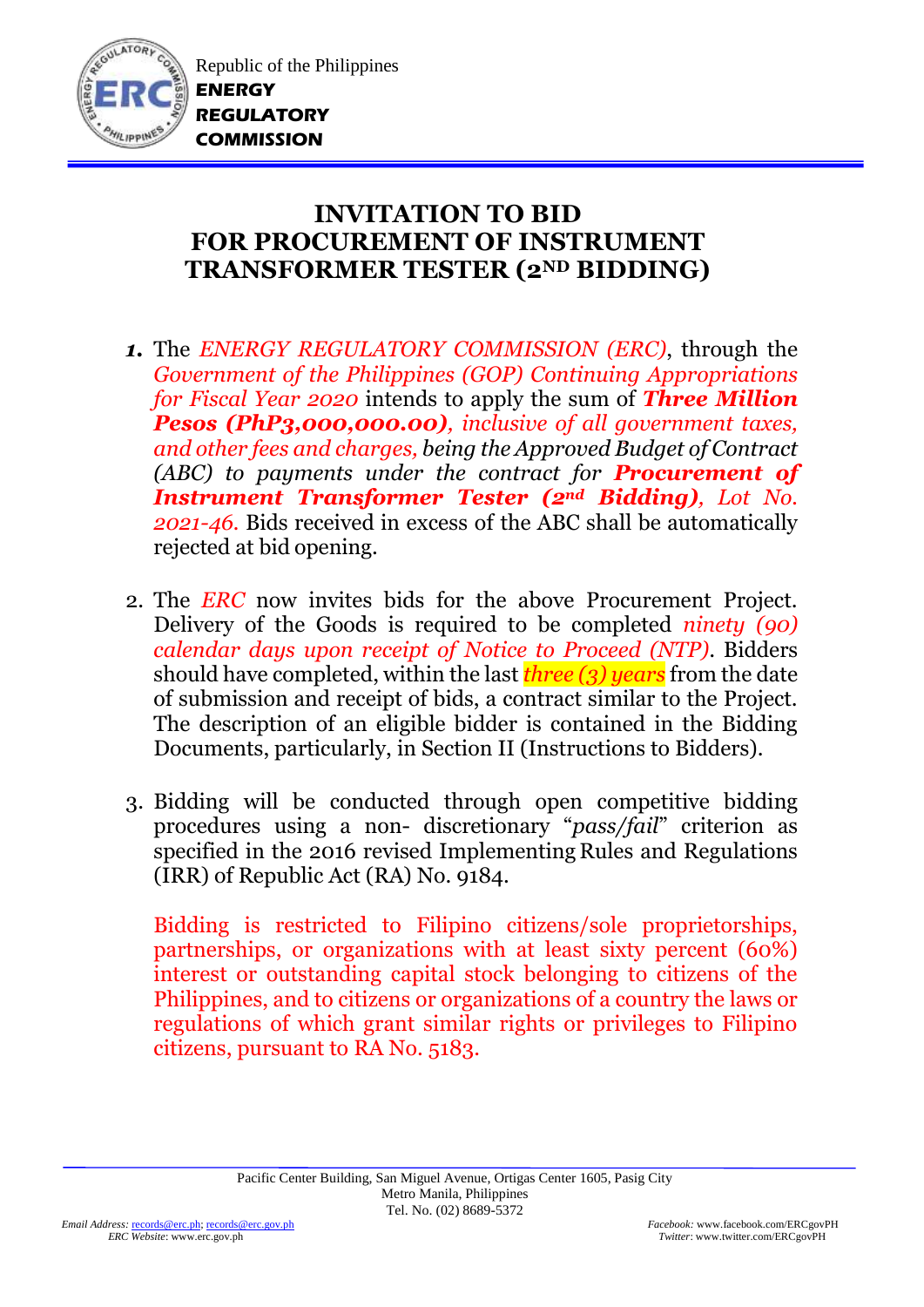- 4. Prospective Bidders may obtain further information from *ERC BAC Secretariat* and inspect the Bidding Documents at the address given below during *Monday to Friday, 9:00 A.M. to 4:00 P.M*.
- 5. A complete set of Bidding Documents may be acquired by interested Bidders on *30 June 2021* from the given address and website(s) below *and upon payment of the applicable fee for the Bidding Documents, pursuant to the latest Guidelines issued by the GPPB, in the amount of Five Thousand Pesos (PhP5,000.00)*. The Procuring Entity shall allow the bidder to present its proof of payment for the fees *in person.*
- 6. The *ERC BAC* will hold a Pre-Bid Conference<sup>1</sup> , which shall be open to prospective bidders, on *09 July 2021, 11:00 A.M. through videoconferencing via MS Teams, which can be accessed through:*

[https://teams.microsoft.com/l/meetup](https://teams.microsoft.com/l/meetup-join/19%3ameeting_ODhjYTZjZDUtMGEyNS00ODQwLTk4NjktZWU2MzYyOTczYWYz%40thread.v2/0?context=%7b%22Tid%22%3a%2234a3c75d-10fe-482b-9220-04df09540e89%22%2c%22Oid%22%3a%225f074c63-51dc-4812-9356-3479a48fb753%22%7d)[join/19%3ameeting\\_ODhjYTZjZDUtMGEyNS00ODQwLTk4NjktZ](https://teams.microsoft.com/l/meetup-join/19%3ameeting_ODhjYTZjZDUtMGEyNS00ODQwLTk4NjktZWU2MzYyOTczYWYz%40thread.v2/0?context=%7b%22Tid%22%3a%2234a3c75d-10fe-482b-9220-04df09540e89%22%2c%22Oid%22%3a%225f074c63-51dc-4812-9356-3479a48fb753%22%7d) [WU2MzYyOTczYWYz%40thread.v2/0?context=%7b%22Tid%22%](https://teams.microsoft.com/l/meetup-join/19%3ameeting_ODhjYTZjZDUtMGEyNS00ODQwLTk4NjktZWU2MzYyOTczYWYz%40thread.v2/0?context=%7b%22Tid%22%3a%2234a3c75d-10fe-482b-9220-04df09540e89%22%2c%22Oid%22%3a%225f074c63-51dc-4812-9356-3479a48fb753%22%7d) [3a%2234a3c75d-10fe-482b-9220-](https://teams.microsoft.com/l/meetup-join/19%3ameeting_ODhjYTZjZDUtMGEyNS00ODQwLTk4NjktZWU2MzYyOTczYWYz%40thread.v2/0?context=%7b%22Tid%22%3a%2234a3c75d-10fe-482b-9220-04df09540e89%22%2c%22Oid%22%3a%225f074c63-51dc-4812-9356-3479a48fb753%22%7d) [04df09540e89%22%2c%22Oid%22%3a%225f074c63-51dc-4812-](https://teams.microsoft.com/l/meetup-join/19%3ameeting_ODhjYTZjZDUtMGEyNS00ODQwLTk4NjktZWU2MzYyOTczYWYz%40thread.v2/0?context=%7b%22Tid%22%3a%2234a3c75d-10fe-482b-9220-04df09540e89%22%2c%22Oid%22%3a%225f074c63-51dc-4812-9356-3479a48fb753%22%7d) [9356-3479a48fb753%22%7d](https://teams.microsoft.com/l/meetup-join/19%3ameeting_ODhjYTZjZDUtMGEyNS00ODQwLTk4NjktZWU2MzYyOTczYWYz%40thread.v2/0?context=%7b%22Tid%22%3a%2234a3c75d-10fe-482b-9220-04df09540e89%22%2c%22Oid%22%3a%225f074c63-51dc-4812-9356-3479a48fb753%22%7d)

- 7. Bids must be duly received by the BAC Secretariat through manual submission at the office address indicated below on or before *23 July 2021, 12:00 P.M.* Late bids shall not be accepted. Bidders are requested to submit one (1) original and one (1) copy of their bids. Bidders are likewise requested to bring the originals of the documents submitted and present the same for comparison during the bid opening.
- 8. All Bids must be accompanied by a bid security in any of the acceptable forms and in the amount stated in **ITB** Clause 14.
- 9. Bid opening shall be on *23 July 2021, 03:00 P.M.* at the given address below. Bids will be opened in the presence of the bidders' representatives who choose to attend the activity.

**.** 

 $1$  May be deleted in case the ABC is less than One Million Pesos (PhP1,000,000) where the Procuring Entity may not hold a Pre-Bid Conference.